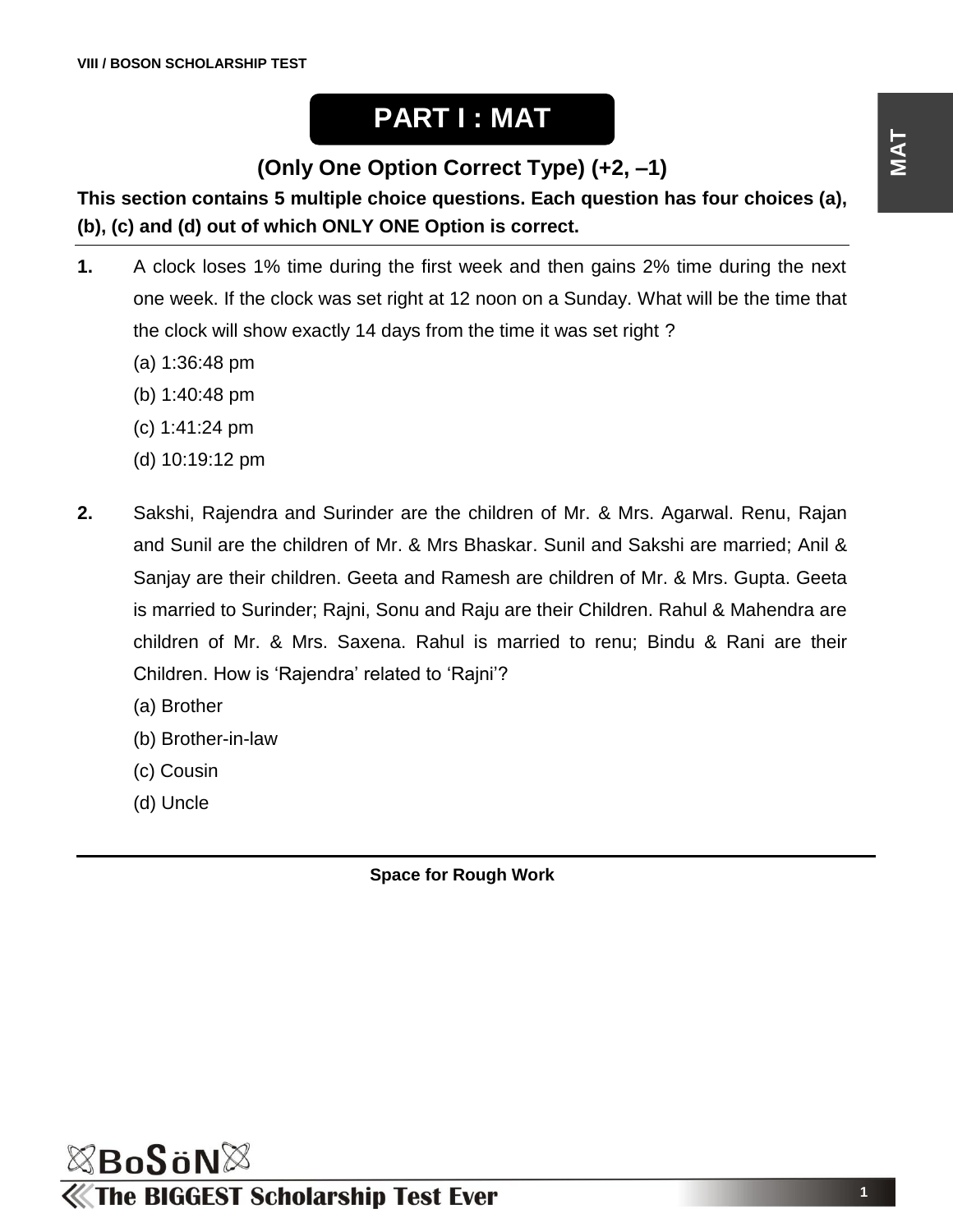#### **Direction (Q3 & 4) Refer to the following Venn Diagram**



**3.** The number of students in total who play cricket or hockey or football

|  | (a) 183 | (b) $190$ | (c) 424 | (d) 430 |
|--|---------|-----------|---------|---------|
|--|---------|-----------|---------|---------|

- **4.** The number of students who play cricket and tennis among other games was.
	- (a) 62 (b) 63 (c) 65 (d) 66
- **5.** A straight line segment is 36 cm long. Points are to be marked on the line from both the end points. From each end, the first point is at a distance of 1 cm from the end. The second point is at a distance of 2 cm from the first point & the third point is at a distance of 3 cm from the second point and so on. If the points on the ends are not counted and the common points are counted as one, what is the no. of points?
	- (a) 8 (b) 10 (c) 12 (d) 14

#### **END OF MAT PORTION**

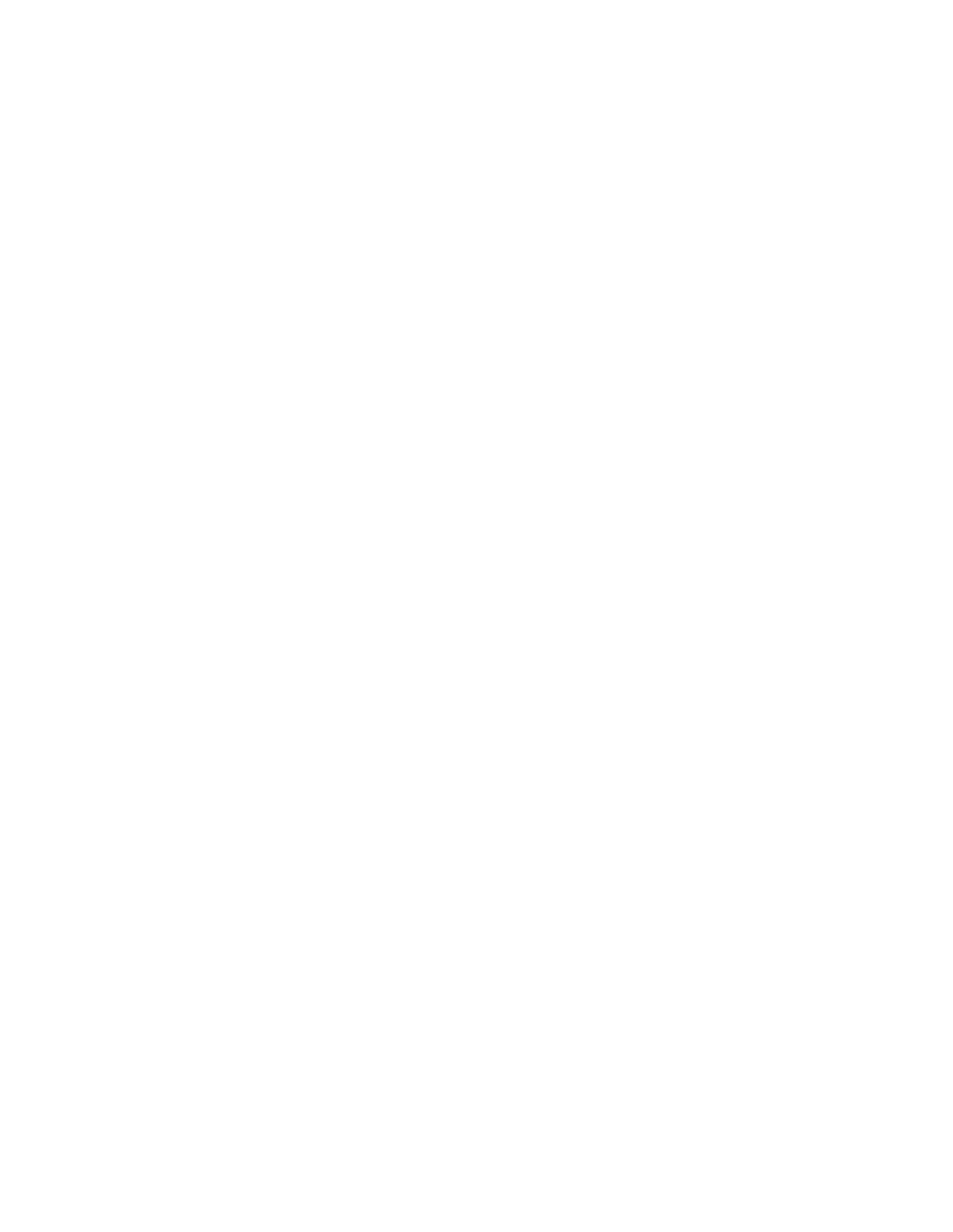# **PART II : MATHEMATICS**

### **(Only One Option Correct Type) (+4, –1)**

**This section contains 5 multiple choice questions. Each question has five choices (a), (b), (c), (d) and (e) out of which ONLY ONE Option is correct.**

**6.** A Committee is composed of W women and M men. If 3 women and 2 men are added to the committee and if one person is selected at random from the enlarge committee then the probability that a women is selected can be represented by

(a) 
$$
\frac{W+1}{W+M+1}
$$
 (b)  $\frac{W+3}{W+M+5}$  (c)  $\frac{W+3}{W+M-5}$  (d)  $\frac{W}{W+3}$ 

**7.** The Ratio of the Volumes of two cubes whose total surface areas are in the ratio of 36 : 49 is

(a) 
$$
6:7
$$
 (b)  $36:49$  (c)  $216:343$  (d)  $343:216$ 

**8.** If  $x + \frac{1}{1 + \frac{1}{1 + \frac{1}{2}}} = 3$ 2  $x + \frac{1}{1} = 3$  $\ddot{}$  $\ddot{}$  then the value of x is (a)  $3\frac{5}{7}$ 7 (b)  $2\frac{2}{7}$ 5  $(c)$  0 1 2

**9.** The Marked price of a book is Rs. 100. The shopkeeper gave 25% discount on it. Then, the sale price of the book is.

(a) Rs. 100 (b) Rs. 75 (c) Rs. 25 (d) Rs. 125

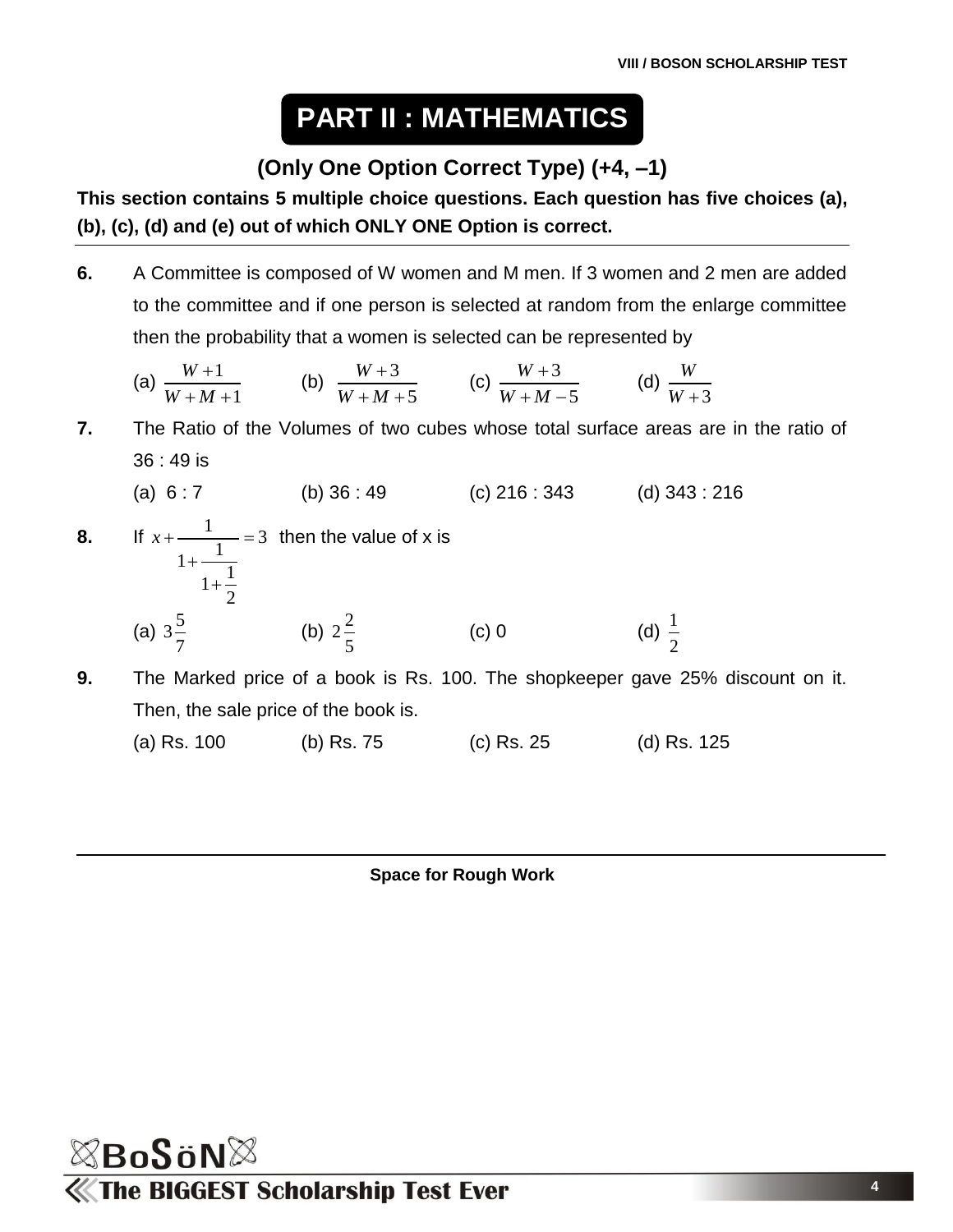**10.** Find S using formula S = 
$$
\frac{a(1 - r^n)}{1 - r}
$$
 if a = -2, r = 2 and n = 3.  
\n(a) 14 (b) -14 (c) 2 (d) -2

#### **END OF MATHEMATICS PORTION**

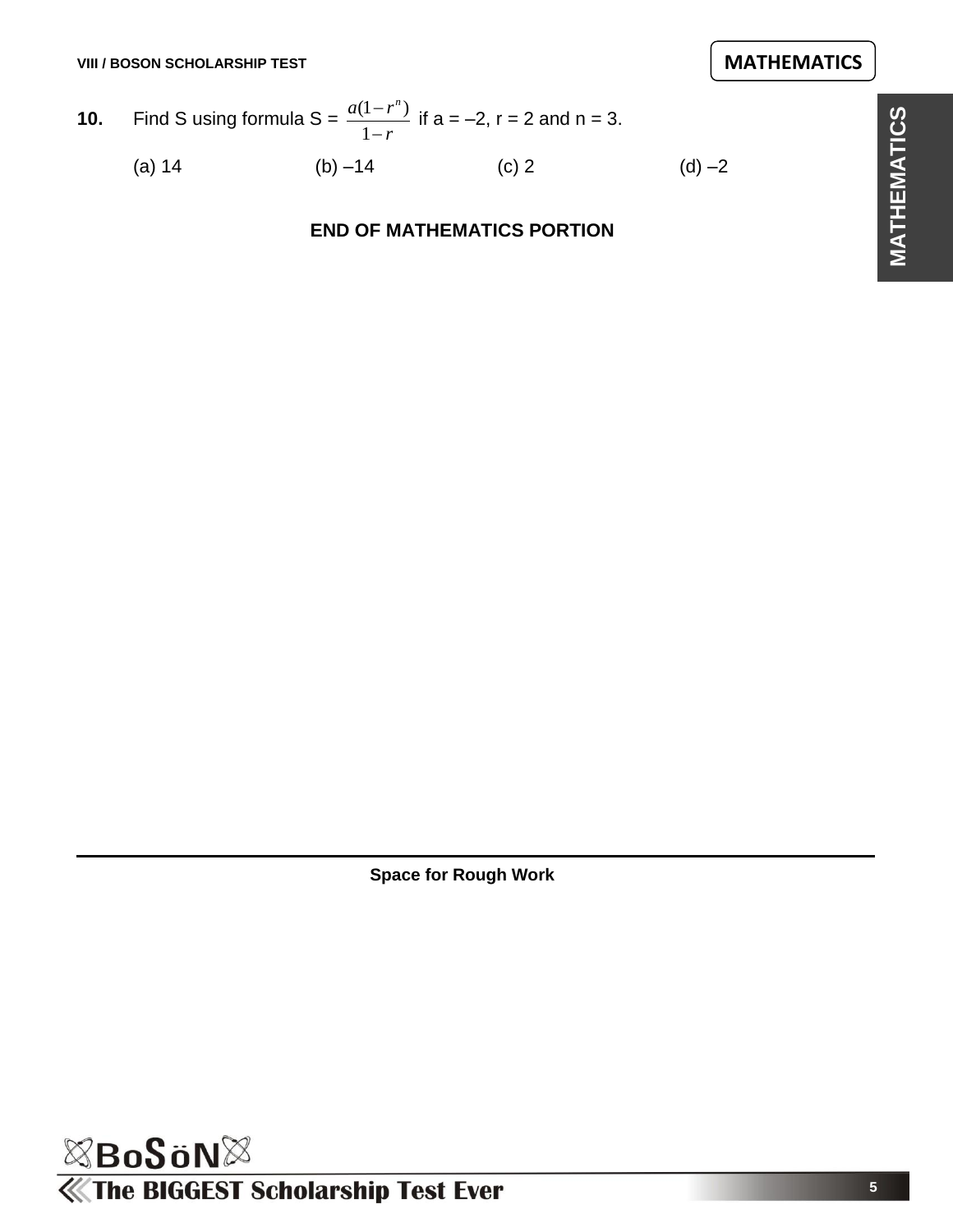# **PART III : PHYSICS**

### **Section # 1 (Only One Option Correct Type) (+4, –1)**

#### **This section contains 5 multiple choice questions. Each question has four choices (a), (b), (c) and (d) out of which ONLY ONE Option is correct.**

- **11.** Four similar cars having exactly the same mass are running at the same speed on the same road when brakes are applied at the same time. The cars come to a stop after covering distances of 5m, 5.5m, 4.8m and 5.2m respectively. The friction between the brake pads and discs will be the maximum in the car which travels the distance of (a) 5m (b) 5.5m (c) 4.8m (d) 5.2m
- **12.** Four cars A, B, C and D are moving on a levelled, straight road. Their distance-time graphs are shown in the given figure. Which of the following is the correct statement regarding the motion of these cars?
	- (a) Car A is faster than car D
	- (b) Car B is the slowest
	- (c) Car D is faster than the car C
	- (d) Car C is the slowest



**13.** Two parallel rays of light A and B as shown in the figure pass through two boxes. The possible combination of devices used in boxes I and II are



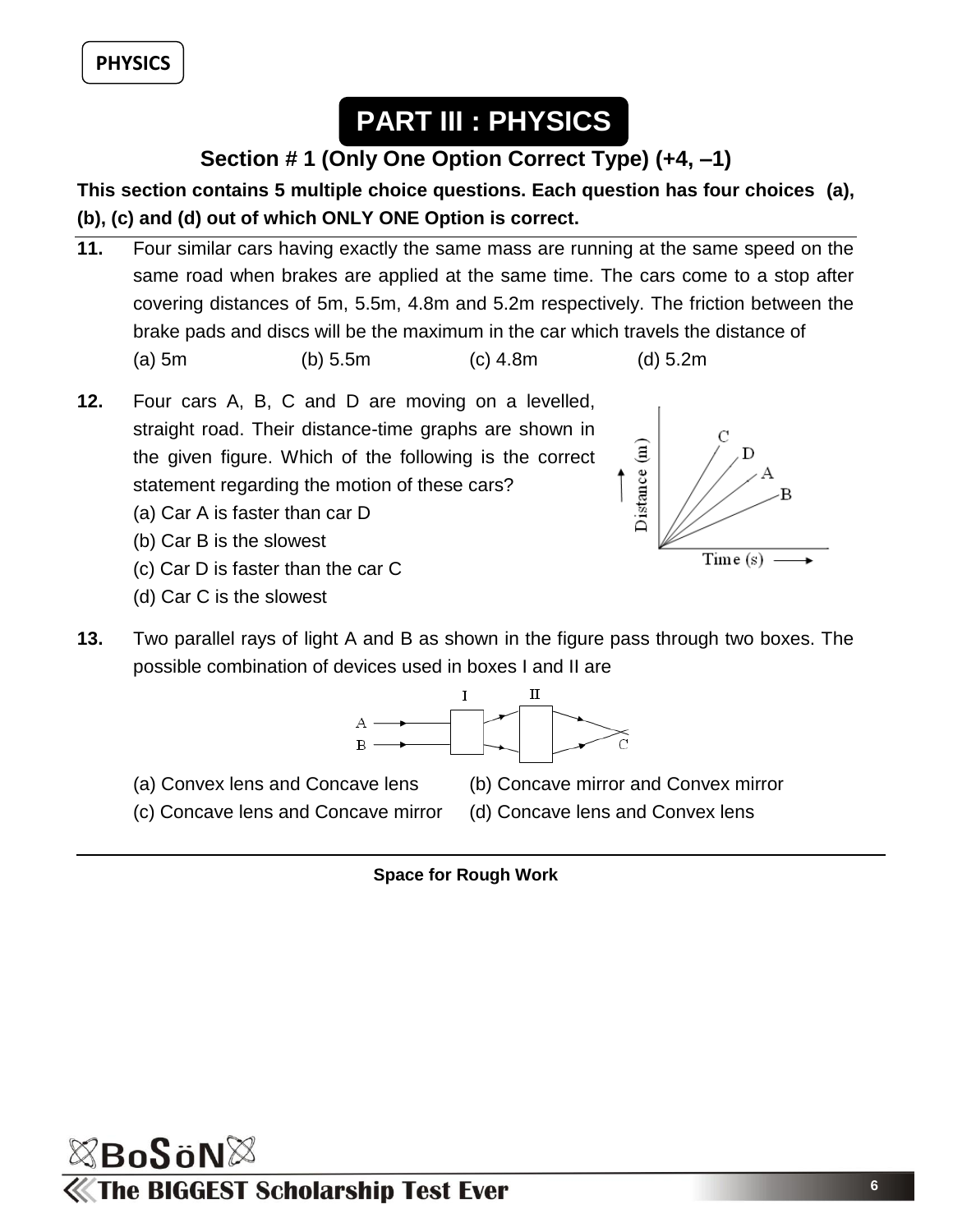- **14.** The unit of refractive index is (a) cm/s (b) No unit (c) N – m (d) m/s<sup>2</sup>
- **15.** The number of images formed when the angle between two mirrors is 24º is (a) 18 (b) 20 (c) 16 (d) 14

#### **END OF PHYSICS PORTION**

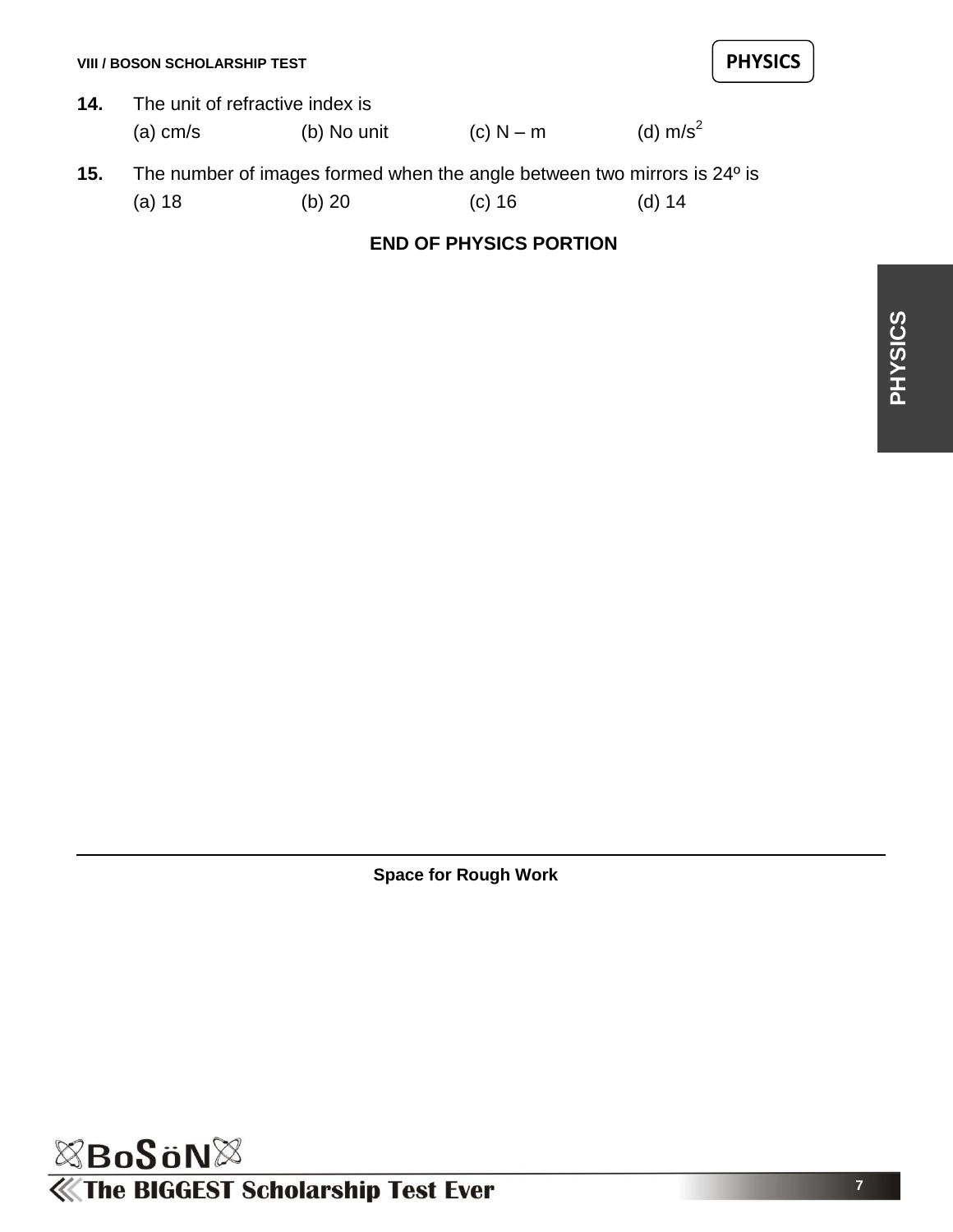# **PART IV : CHEMISTRY**

#### **(Only One Option Correct Type) (+2, –1)**

#### **This section contains 15 multiple choice questions. Each question has four choices (a), (b), (c) and (d) out of which ONLY ONE option is correct.**

| 16. | The metal which is kept in kerosene is                    |                                                                  |                            |              |  |
|-----|-----------------------------------------------------------|------------------------------------------------------------------|----------------------------|--------------|--|
|     | (a) Magnesium                                             | (b) Sodium                                                       | $(c)$ Iron                 | (d) Gold     |  |
| 17. | Which of the following are natural fibres?                |                                                                  |                            |              |  |
|     | (a) Nylon, polyester and spandex.                         |                                                                  | (b) Hide of animals.       |              |  |
|     |                                                           | (d) Petroleum, coal and natural gas.<br>(c) Wool, silk and hemp. |                            |              |  |
| 18. | Which gas burns with a characteristic 'POP' sound?        |                                                                  |                            |              |  |
|     | (a) Carbon dioxide (b) Hydrogen                           |                                                                  | (c) Oxygen                 | (d) Nitrogen |  |
| 19. | is used extensively in making microchips.                 |                                                                  |                            |              |  |
|     | (a) Silicon                                               | (b) Hydrogen                                                     | (c) Oxygen                 | (d) Copper   |  |
| 20. | What is PET?                                              |                                                                  |                            |              |  |
|     | (a) Polyester                                             |                                                                  | (b) Polyester and Terylene |              |  |
|     | (c) Poly Ethene Terephthalate<br>(d) Poly Ethene Terylene |                                                                  |                            |              |  |
|     |                                                           |                                                                  |                            |              |  |

#### **END OF CHEMISTRY PORTION**